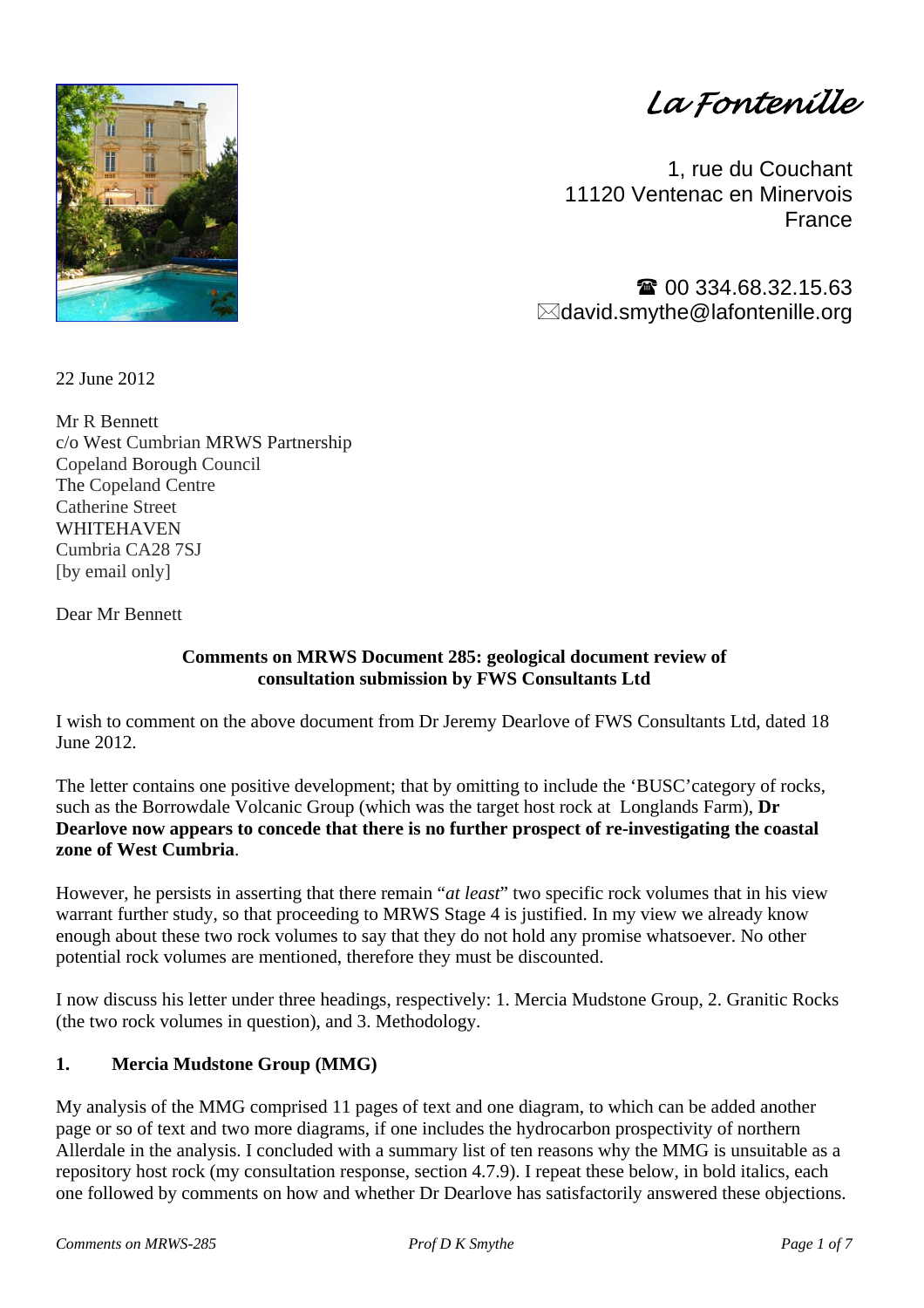# *1. The MMG was (rightly) not previously considered as a host rock by the BGS during its national search in the late 1980s.*

Dr Dearlove states:

"*Figure 2.1.1 (b) in Smythe's submission identifies the area including the MMG as "areas of potentially suitable sedimentary rocks" following Dr Chapman's 1986 review*." (my underlining).

This statement is wrong and misleading; although there was an oval patch of sedimentary rocks marked by Chapman and his colleagues, at a place where the MMG is present, the patch refers specifically to older Permian rocks, whereas all the MMG in West Cumbria was explicitly excluded. I thought I had clarified this in my consultation, but for the avoidance of doubt I provide a few more details in Appendix A below. In addition, a specific site on the MMG in the Solway plain, Anthorn Airfield, was considered during the national site search of 1988-89, and rejected on geological grounds. It is shown in my consultation response, fig. 4.7.1.

*2. This region is the subject of current hydrocarbon exploration licences and should be excluded.*  Not discussed in the context of possible intrusion.

## *3. The regional hydraulic gradient is high, contrary to international guidelines.*

Not discussed in detail, but Dr Dearlove claims that the Solway plain should be considered as being remote from the Cumbrian mountains, so that the hydraulic gradient which drives groundwater flow is low.

*4. A repository would have to be sited at an undesirably shallow depth of between 200 and 500 m.*  Not discussed.

## *5. The one candidate area with these depths available, near Silloth, is bisected by normal faults with throws of up to 100 m, which may act as water conduits.*

Dr Dearlove cites a BGS paper from 2009, in which it is stated that faults in the MMG of the Cheshire basin do not act as pathways for fluid migration. But he misses the point that because of the essentially unknowable fluid-flow properties of faults, the only rational course is to avoid any rock volume that is faulted. I provide more details of this topic in Appendix B below.

#### *6. The geology is well understood, thanks to oil industry seismic and the Silloth-1A well.*

Dr Dearlove agrees with this conclusion, while asserting that only the BGS is competent to analyse the suitability of the MMG.

# *7. The geochemical environment of these haematite-bearing red beds is oxidising.*

No comment.

#### *8. The groundwater is fresh, and exploited within this zone as an aquifer.*  No comment.

## 9. *The hydraulic conductivity is*  $10^4$  *to*  $10^6$  *times higher than that considered desirable by reference both to international guidelines and to current international practice.*

Dr Dearlove merely refers to the MMG as being of "*low permeability*", but refuses to go into any deeperlevel analysis.

*10. It is an ineffective seal for hydrocarbons if less than at least 600 m thick; this is a priori hydrogeological evidence that if used as a repository host rock it will be ineffective as a barrier.*  Not commented upon.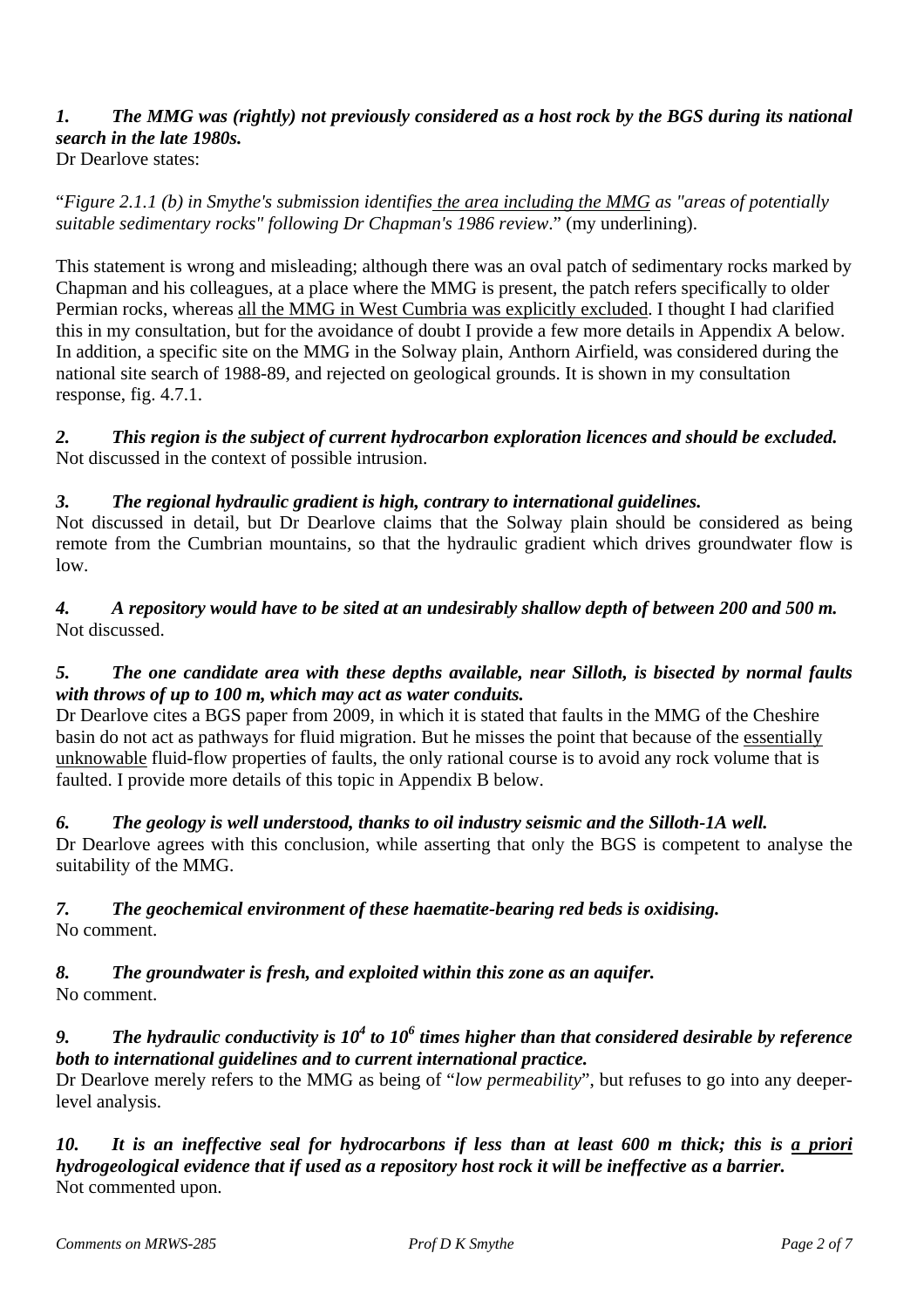## **2. Granitic rocks**

My analysis of the Eskdale granite, within the wider context of the overall 'mother'granite body, the Lake District batholith, ran to over 7 pages of text and 16 diagrams. Dr Dearlove makes no substantive comment on any of this evidence. He resorts instead to vague, blanket denials of the problems of heavy fracturing within the granites and the extreme topography, with phrases such as "*a detailed assessment … is currently not available*". He makes no mention of the fact that the Lake District granites were excluded from the late 1980s BGS national site search.

On the question of the extreme topography driving water flow, he speculates on a simplistic version of a perfect unfractured granite with possibly elevated porosity but low permeability, so that the hydraulic gradient may be high but groundwater nevertheless does not flow. I maintain, from published BGS maps and reports, that the Eskdale and Ennerdale granites are both highly fractured. Therefore they will have a significant permeability. I showed examples of the mapped major faults cutting the Eskdale granite in my consultation response figures 4.8.4 and 4.8.5. In addition, the Lake District Boundary Fault, one of the UK's main fault-lines, bounds the western edge of the Eskdale granite.

Dr Dearlove appears to have forgotten about the complex interleaved structure of these two granites, as viewed in a vertical plane (see my consultation figure 4.8.9, taken from the BGS). There is an interleaving of 'country'(pre-existing) rock with the granite intrusion, as well as 'rafts'of country rock suspended within the granite body. Lastly, in view of the fact that both granites pre-date the continental collision in which Europe and North America were scrunched together, with the Lake District caught locally in the middle, it is well-nigh impossible to imagine that these granite bodies somehow survived unscathed. The fact is that they did not. The fractures that the BGS have mapped are probably just a small proportion of those that exist.

I am further surprised with his claim that the Lake District batholith meets "*the current international guidelines for a potentially suitable Geological Disposal Facility*". This claim is so surprising that Dr Dearlove really must provide the detailed evidence to substantiate it. Section 3 of my consultation response reviewed the international site search criteria and practice, from 1997 to the current date.

## **3. Methodology**

The MRWS Partnership appears to be in a quandary about the geology of the Partnership area. I have been criticising the process since before the publication of the BGS screening report in October 2010, and by way of answer to my submissions, the Partnership has several times employed Dr Dearlove to try to counter my arguments. All that debate was incorporated into my own consultation submission. It is therefore surprising that, instead of trying to resolve the issues by inviting a genuinely independent expert, the Partnership has now called in Dr Dearlove again, to 'arbitrate' on a debate on which he has evidently taken the opposing side – not just to that of myself, but also to that of Professor Haszeldine, Mr. McDonald and Mr. Knipe, who all largely share my views.

In my view there is no real debate left or doubt remaining; we know more than enough already to rule out the entire Partnership area from further consideration. The Partnership has also invited the Lead Inspector and his Assessor to speak to them. They are without doubt both expert and independent, but whether or not they had had sufficient opportunity to review all the latest evidence in detail, at the date of the meeting on 29 March 2012, is moot. Nevertheless, the Partnership evidently received very little support from them on the question of whether or not to move to Stage 4.

Dr Dearlove's letter comprises a mere three pages of substantive text, in which he tries to summarise the following: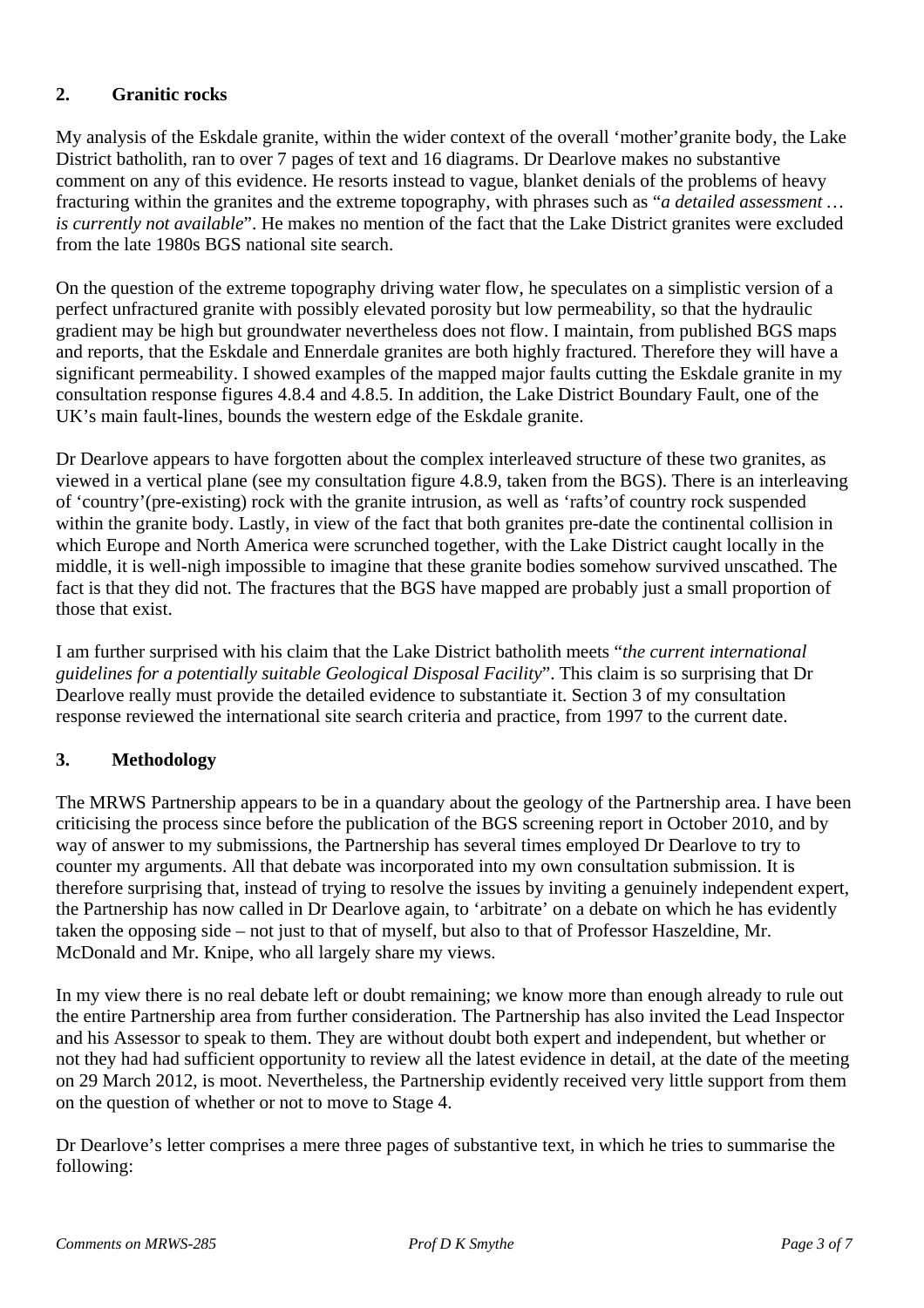- **Smythe**: c. 70 pages substantive text, plus 70 diagrams and 94 references.
- **Haszeldine** : 14 pages of text with 16 diagrams therein, including new unpublished work on heating effects of HLW in a Sellafield-type location.
- **McDonald and Knipe**: Summary review, in oral form, minuted by MRWS, of the Inquiry Inspector's and his Assessor's views of the likelihood of a suitable site being found in West Cumbria; their presentation was based on their meticulous scrutiny of thousands of pages of technical submissions from both Nirex and the Objectors, dating from 1995-96, but updated to current geological knowledge and legal framework.

Dr Dearlove's so-called 'document review' is not what it purports to be; it is merely a *threadbare denial* of detailed evidence, with no attempt to refute any of the arguments put forward to show that the two rock formations in question are unsuitable. In at least two places he appears to misquote clear evidence (see Appendix A for one example, and the remarks attributed to Mr Knipe below for another).

Referring specifically to the MMG, the McDonald & Knipe presentation minutes state (section 5.5):

"*Mercia Mudstones were identified for Nirex as potentially favourable geologically (equivalent of White Paper Stage 4) but no MMG Site was brought forward into the final lists (equivalent of Stage 5) … we concur with rejection as MMG there not deep or thick enough, and has conductive horizons*". [my underlining; also note that MMG was identified as stated at various locations in England and Wales for Nirex, but excluding West Cumbria; see Appendix A below].

Dr Dearlove has misunderstood this clear conclusion, and attributes to Mr Knipe comments that he apparently did not make, and are in fact contradicted by the minutes. Dr Dearlove states:

"*I also agree with Mr Knipe's comments that, whilst not currently ruled out, the prospect of finding sufficient volume of suitable rock in the MMG is not promising, it CANNOT AT THIS STAGE BE ENTIRELY RULED OUT.***"**

The above statement is a perversion of Messrs McDonald and Knipe's conclusion, quoted above. Furthermore, Messrs McDonald and Knipe were minuted as follows:

*"A number of suggestions were made … Look only for environments that show obvious promise in their geology and hydrogeology, and restrict further investigations to those that continually demonstrate potential to be well within regulatory targets."* [my underlining].

So the MMG in West Cumbria has been clearly ruled out ever since 1986, independently by various expert earth scientists. No appeal to adhere to the 'stages' in a so-called 'process', by following the MRWS white paper, can overturn this scientific conclusion.

The main thrust of his arguments, such as they are, regarding both the MMG and the Lake District granites is that, yes, some more data have been made available since the 1980s, but no, we cannot rule out these rock volumes until a systematic desk study has been done by the BGS. In other words, all geological evidence submitted to the consultation process should be ignored, unless it comes from the BGS. The BGS has, of course, not submitted any evidence, because it is awaiting the invitation to undertake a desk study and fieldwork in Stage 4. Such wilful and deliberate ignorance is irrational.

Nevertheless, Dr Dearlove has previously claimed to be privy to informal brief discussions with the BGS, at which the BGS apparently let it be known that it now considers the MMG to have potential as a GDF host rock. So are we to believe that the BGS is leaking out its 'true'opinion of the MMG via the hearsay of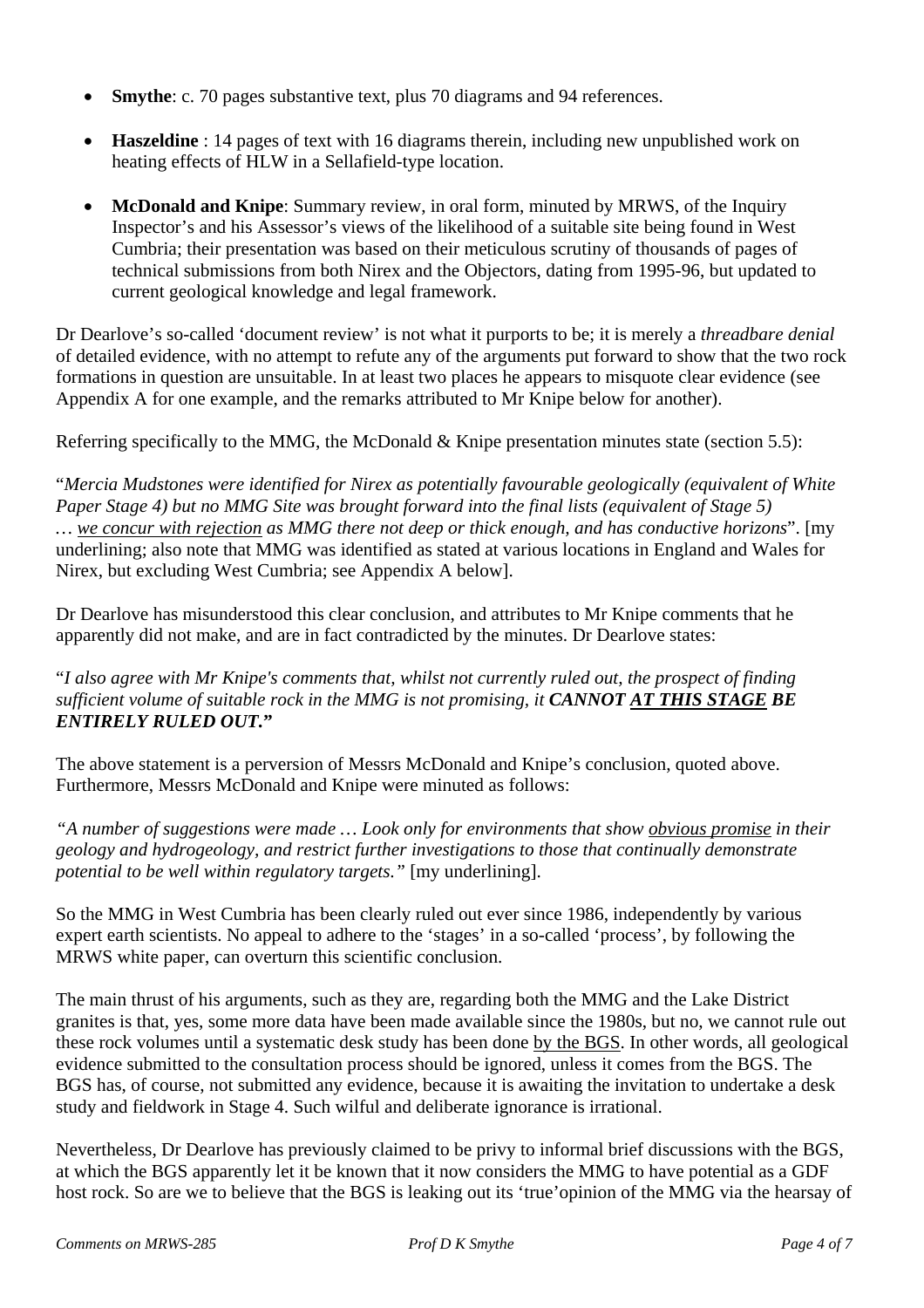Dr Dearlove, while simultaneously not contributing to the consultation? If Dr Dearlove has indeed heard these opinions correctly, I would have expected a contribution from the BGS by now, with the evidence to back it up.

All I have done is to reproduce the conclusion that the Cumbrian MMG, a rock volume used for drinking water, and having unacceptably high fluid flow rates for a nuclear waste repository, was excluded by the BGS in 1986, and that the increase in geological knowledge of the area (and of the MMG in general) since then only serves to confirm this exclusion. Similarly, I have used all the published evidence to show how complex is the Eskdale granite. Incidentally, the same complexity applies to the neighbouring Ennerdale granite, which is just 2 million years younger, but which I did not explicitly discuss in my consultation response. The complexity, the topography, and the previous exclusion by the BGS of these two granite bodies cannot now be cast aside with the unfounded claim that 'more work needs to be done'.

The attempt to deny these facts, by the device of avoiding detailed discussion, using the political ploy of postponing serious geological analysis to Stage 4 of the MRWS white paper process, to say nothing of the attribution to the BGS of views it does not hold, is both irrational and essentially dishonest. That is why I compare the current MRWS process to the published examples of 'agnotology', which is defined variously as:

- the deliberate obfuscation or suppression of scientific data and hypotheses;
- the introduction of doubt, for example by bringing in misleading data to a scientific debate to muddy the waters;
- the cultural production of ignorance.

This field of study arose about 20 years ago out of consideration of the tobacco industry's attempts to smear, deny, or obfuscate the fact that lung cancer is caused almost entirely by active or passive smoking. Later examples, in which agnotology is proving to be a fruitful field of analysis include:

- The links between childhood leukaemias and nuclear power plants,
- The link between mesothelioma and asbestos exposure, and
- The confusion being sown in the lay public's mind by the tiny minority of 'scientists' who are still trying to deny that climate change is caused by modern human activity.

It is interesting that a whole page of Dr Dearlove's letter is devoted to legal disclaimers. But rather than speculate on whether or not Dr Dearlove could ever be held to account for his opinions in a legal framework, the Partnership would clearly be wise to consider the consequences of persisting with a search within West Cumbria, **when the chance of finding suitable rocks is effectively non-existent**. I am not talking so much about the likelihood of a legal challenge to the process at some point, but of the moral duty of local Cumbrian councillors to the **thirty thousand generations** that may follow us over the next million years.

I trust that you will distribute this letter to the MRWS Partners so that they will be able to take account of my comments at the next Partnership deliberations at which geology will be discussed, and that you will be able to place this letter quickly on the MRWS website.

Yours sincerely

DKAnyti

**David SMYTHE [Emeritus Professor of Geophysics, University of Glasgow]**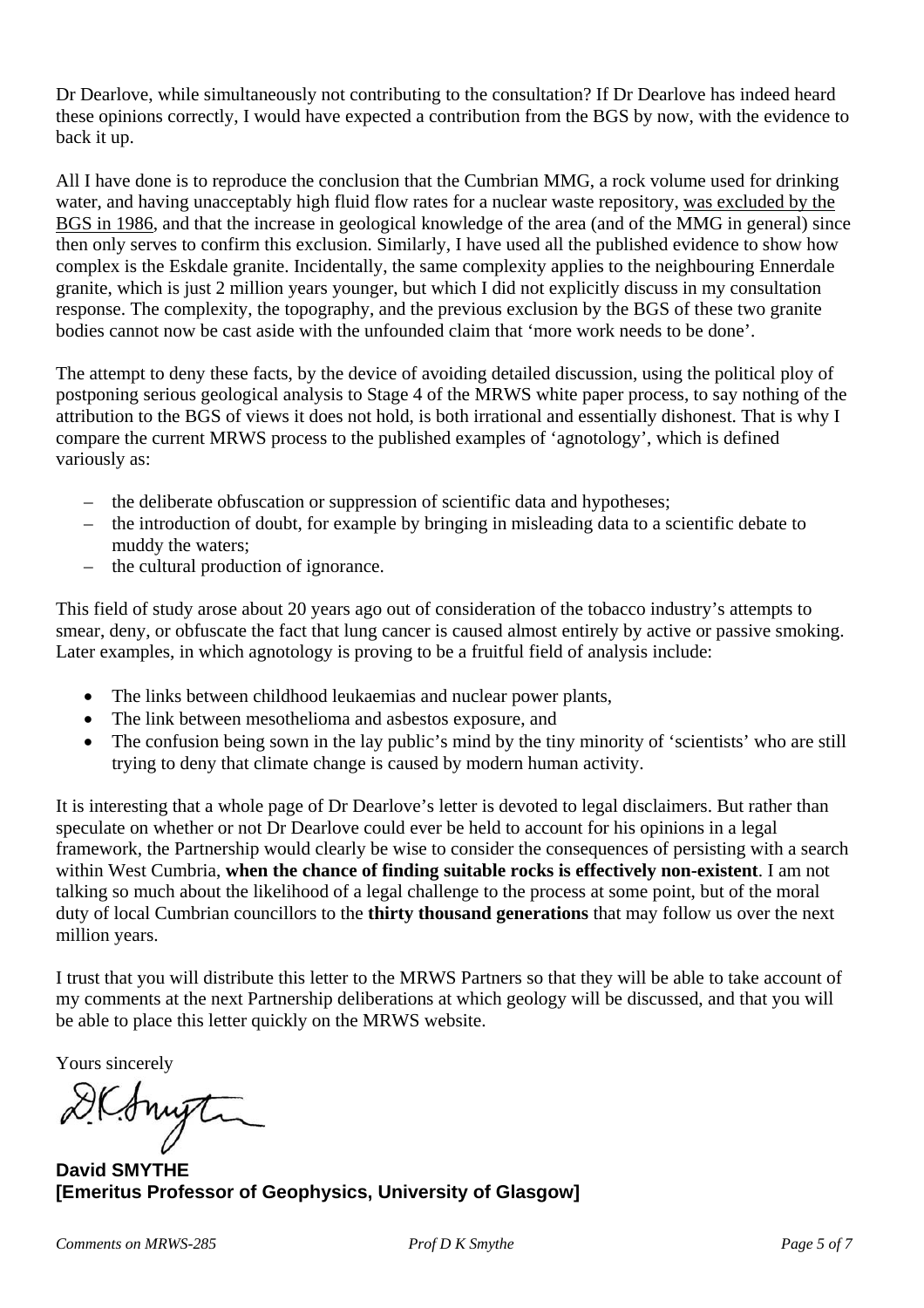## **Appendix A. Exclusion by the BGS of the Mercia Mudstone Group**

This appendix shows detail from Chapman, N. A., McEwen, T.J. and Beale, H. 1986. *Geological environments for deep disposal of intermediate level wastes in the United Kingdom*. IAEA-SM-289/37. Two of the three authors of the 1986 paper, which has become something of an international classic in the field of nuclear waste disposal, were employed by the BGS (Chapman and McEwen), and Beale was employed by Nirex.

I have already clarified in my submission that the oval patch west of Carlisle, identified by Chapman and his colleagues in 1986 and reproduced in my Fig. 2.1.1 refers to older Permian sediments and not to the MMG (see my submission, section 4.7.1, first paragraph). Furthermore, if Dr Dearlove had read the Chapman and colleagues' paper (available via my website) he would have seen that in their figure 2, showing potentially suitable Permian rocks, the relevant patch is marked, as was later reproduced by Nirex, but is absent from their figure 3, which specifically shows areas of potentially suitable MMG. The upper parts of each figure are reproduced below. So the BGS has never claimed that Cumbrian MMG is potentially suitable.



Detail from Chapman et al. 1986, fig. 2; "areas containing potentially suitable Permian rocks".



Detail from Chapman et al. 1986, fig. 3; "areas containing potentially suitable Mercia Mudstone Group rocks".